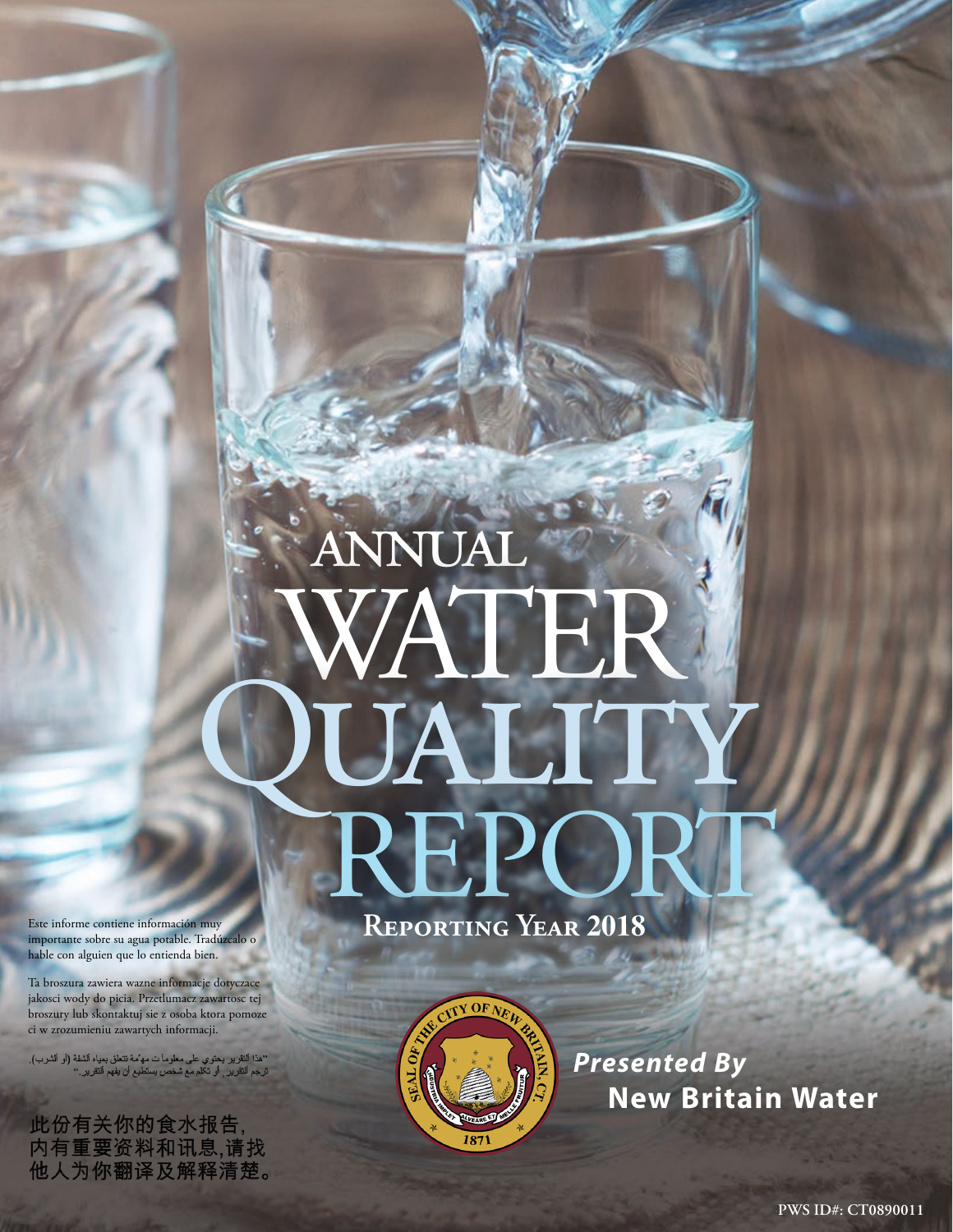# **Our Mission Continues**

The Board of Water Commissioners and the staff<br>of the New Britain Water Department are again<br>named to accessory of a granual surface surface agents proud to present our annual water quality report, which covers all testing performed between January 1 and December 31, 2018. We continue to produce drinking water that meets or exceeds all state and



federal mandated standards, and, as always, we continually strive to deliver the best-quality drinking water at the most economical cost to all our customers. We are meeting new challenges to drinking water safety as they emerge and are constantly looking for new ways to improve service to our customers. We do this by protecting our source water, improving water quality, promoting conservation, and providing our community with information regarding their drinking water.

Please remember that we are always available should you ever have any questions or concerns about your water.

#### **Important Health Information**

Sources of lead in drinking water include corrosion of household<br>plumbing systems and erosion of natural deposits. Infants and children who drink water containing lead in excess of the action level could experience delays in their physical or mental development. Children could show slight deficits in attention span and learning abilities. Adults who drink this water over many years could develop kidney problems or high blood pressure.

Sources of copper in drinking water include corrosion of household

plumbing systems, erosion of natural deposits, and leaching from wood preservatives. Copper is an essential nutrient, but some people who drink water containing copper in excess of the action level over a relatively short amount of time could experience gastrointestinal distress. Some people who drink water containing

copper in excess of the action level over many years could suffer liver or kidney damage. People with Wilson's disease should consult their personal doctor.

Some people may be more vulnerable to contaminants in drinking water than the general population. Immunocompromised persons such as persons with cancer undergoing chemotherapy, persons who have undergone organ transplants, people with HIV/AIDS or other immune system disorders, some elderly, and infants may be particularly at risk from infections. These people should

seek advice about drinking water from their health care providers. The U.S. EPA/CDC (Centers for Disease Control and Prevention) guidelines on appropriate means to lessen the risk of infection by *Cryptosporidium* and other contaminants are available from the Safe Drinking Water Hotline at (800) 426-4791.



 $-11-$ 

## **Substances That Could Be in Water**

To ensure that tap water is safe to drink,<br>the U.S. EPA prescribes regulations limiting the amount of certain contaminants in water provided by public water systems. U.S. Food and Drug Administration regulations establish limits for contaminants in bottled water, which must provide the same protection for public health. Drinking water, including bottled water, may reasonably be expected to contain at least small amounts of some contaminants. The presence of these contaminants does not necessarily indicate that the water poses a health risk.

The sources of drinking water (both tap water and bottled water) include rivers, lakes, streams, ponds, reservoirs, springs, and wells. As water travels over the surface of the land or through the ground, it dissolves naturally occurring minerals, in some cases, radioactive material, and substances resulting from the presence of animals or from human activity. Substances that may be present in source water include:

Microbial Contaminants, such as viruses and bacteria, which may come from sewage treatment plants, septic systems, agricultural

livestock operations, or wildlife;

Inorganic Contaminants, such as salts and metals, which can be naturally occurring or may result

from urban stormwater runoff, industrial or domestic wastewater discharges, oil and gas production, mining, or farming;

Pesticides and Herbicides, which may come from a variety of sources such as agriculture, urban stormwater runoff, and residential uses;

Organic Chemical Contaminants, including synthetic and volatile organic chemicals, which are by-products of industrial processes and petroleum production and may also come from gas stations, urban stormwater runoff, and septic systems;

Radioactive Contaminants, which can be naturally occurring or may be the result of oil and gas production and mining activities.

For more information about contaminants and potential health effects, call the U.S. EPA's Safe Drinking Water Hotline at (800) 426-4791.

**We remain vigilant in delivering the best-quality drinking water**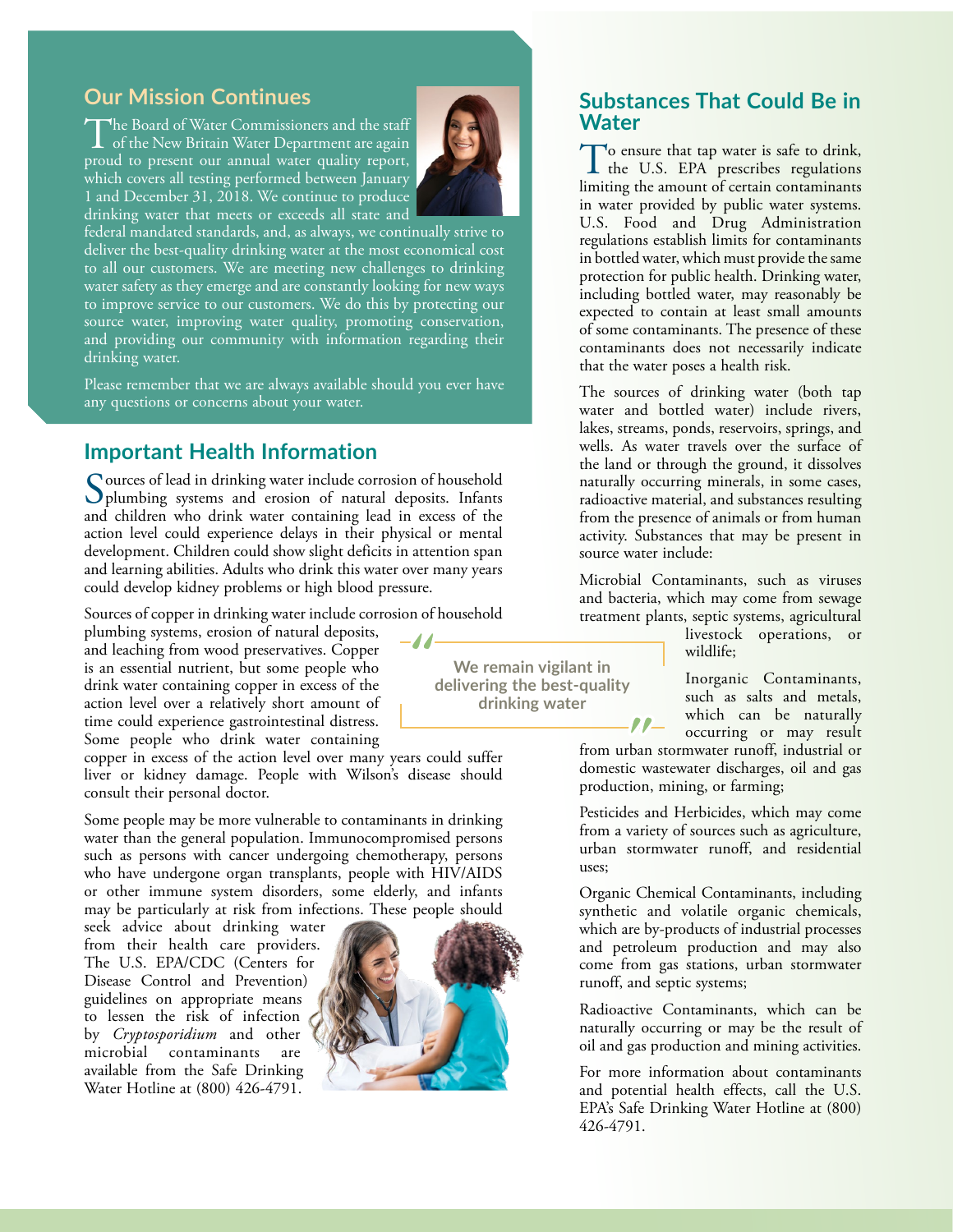## **Where Does My Water Come From?**

Your drinking water comes from reservoirs located throughout the state. New Britain Water Department customers get<br>their water from eight sources. The Shuttle Meadow Water Treatment Plant draws water from the Shuttle Meado Wasel, Whigville, Wolcott, White Bridge, and Hart Ponds. The department also has three well fields: the Upper and Lower White Bridge well fields in Bristol and the Patton Brook well in the town of Southington.

New Britain can also supplement its water supply from the Metropolitan District Commission's Nepaug Reservoir.

## **Protecting Your Water**

Bacteria are a natural and important part of our world. There are around 40 trillion bacteria living in each of us; without them, we would not be able to live healthy lives. Coliform bacteria are common in the environment and are generally not harmful themselves. The presence of this bacterial form in drinking water is a concern,



however, because it indicates that the water may be contaminated with other organisms that can cause disease.

In 2016, the U.S. EPA passed a new regulation called the Revised Total Coliform Rule, which requires additional steps that water systems must take in order to ensure the integrity of the drinking water distribution system by monitoring for the presence of bacteria like total coliform and *E. coli*. The rule requires more stringent standards than the previous regulation, and it requires water systems that may be vulnerable to contamination to have in place procedures that will minimize the incidence of contamination. Water systems that exceed a specified frequency of total coliform occurrences are required to conduct an assessment of their system and correct any problems quickly. The U.S. EPA anticipates greater public health protection under the new regulation due to its more preventive approach to identifying and fixing problems that may affect public health.

Though we have been fortunate to have the highestquality drinking water, our goal is to eliminate all potential pathways of contamination into our distribution system, and this new rule helps us to accomplish that goal.

# **Community Participation**

You are invited to participate in our public forum<br>and voice your concerns about your drinking water. The Board of Water Commissioners meets on the third Wednesday of every month at 6:30 p.m. at 50 Caretaker Road, New Britain, Connecticut.

# **Failure in Flint**

The national news coverage of water conditions<br>in Flint, Michigan, has created a great deal of confusion and consternation. The water there has been described as being corrosive; images of corroded batteries and warning labels on bottles of acids come to mind. But is corrosive water bad?

Corrosive water can be defined as a condition of water quality that will dissolve metals (iron, lead, copper, etc.) from metallic plumbing at an excessive rate. There are a few contributing factors, but, generally speaking, corrosive water has a pH of less than 7; the lower the pH, the more acidic, or corrosive, the water becomes. (By this definition, many natural waterways throughout the country can be described as corrosive.) While all plumbing will be somewhat affected over time by the water it carries, corrosive water will damage plumbing much more rapidly than water with low corrosivity.

By itself, corrosive water is not a health concern; your morning glass of orange juice is considerably more corrosive than the typical lake or river. What is of concern is that exposure in drinking water to elevated levels of the dissolved metals increases adverse health risks. And therein lies the problem.

Public water systems are required to maintain their water at optimal conditions to prevent it from reaching corrosive levels. Rest assured that we routinely monitor our water to make sure that what happened in Flint never happens here. For more information on how corrosivity impacts water quality, download this informative pamphlet: [http://goo.gl/KpTmXv.](http://goo.gl/KpTmXv)



For more information about this report, or for any questions relating to your drinking water, please call Deputy Director Ramon Esponda at (860) 826-3546.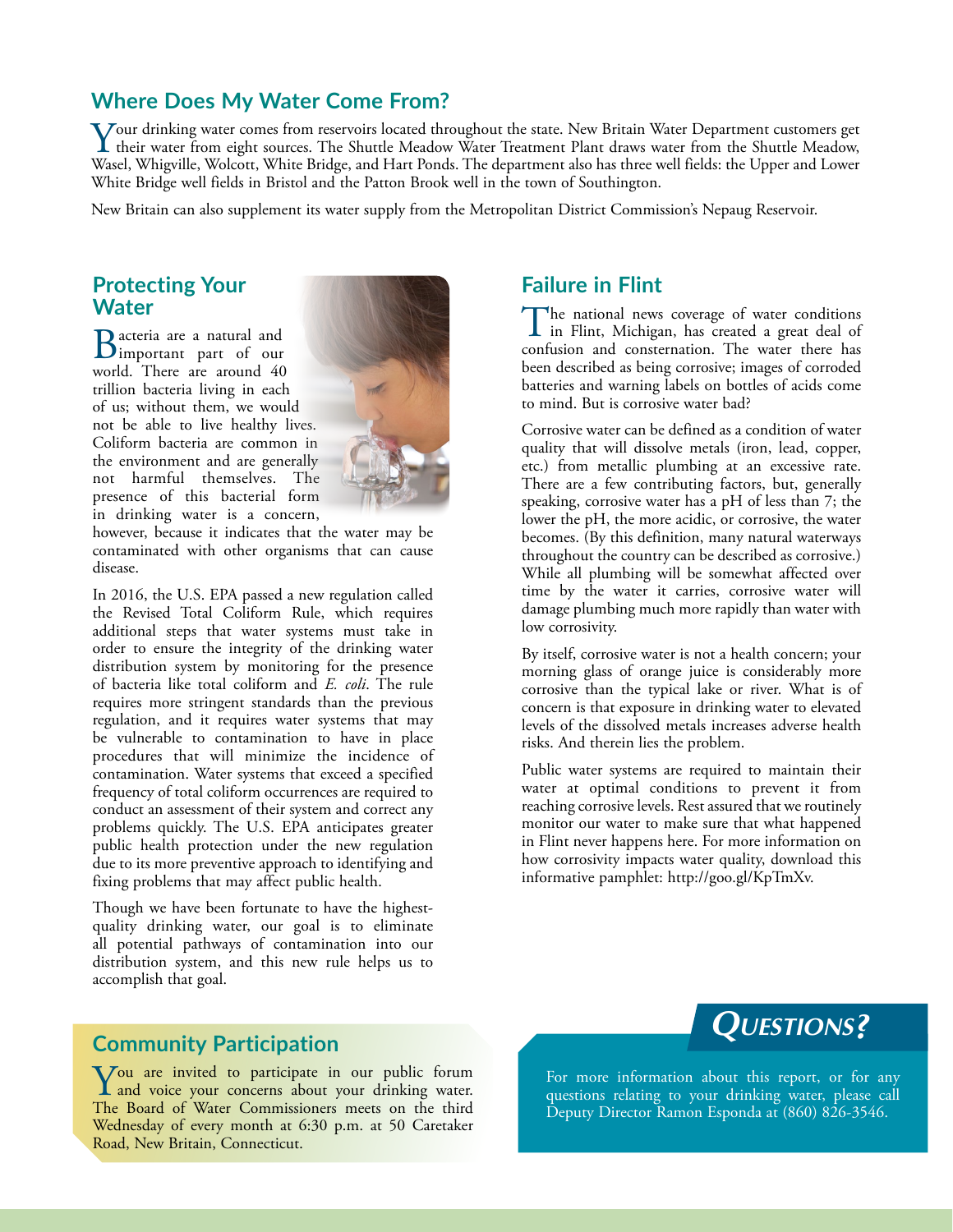### **Stormwater Management**

Stormwater is a big concern in Connecticut, and recently<br>the state increased regulations to improve the quality of<br>the state of the strenge and situate The following is a little our ponds, lakes, streams, and rivers. The following is a list of simple things that you can do to help reduce pollution and improve water quality.

- 1. Check your car for leaking fluids, and repair it quickly.
- 2. If you change your own oil, collect the used oil in the empty containers from the replacement oil. By law any store that sells motor oil must accept your used oil for proper disposal or recycling.
- 3. Do not overfertilize your lawn. Use only the recommended amount during the correct season.
- 4. Bring old oil-based paints, solvents, and pesticides to the annual DPW Household Hazardous Waste Collection Day.
- 5. Pick up pet waste and put it in trash bags.
- 6. Take your car to the car wash instead of washing it in the driveway.
- 7. Have your septic tank pumped and your system inspected regularly.
- 8. Never dump anything down catch basins or into streams.
- 9. Direct downspouts away from pavement onto grass surfaces.
- 10.Consider starting a rain garden or planting native drought-resistant plants.
- 11.If you see dumping of pollutants into the streets, catch basins, or streams, report the problem at (860) 826-3536. Common pollutants include oils, paints, chemicals, wash water, leaves, trash, pool water, and pet waste.

#### **Lead in Home Plumbing**

If present, elevated levels of lead can cause serious health<br>problems, especially for pregnant women and young<br>hildren I od in diplate measurements from meaning problems, especially for pregnant women and young children. Lead in drinking water is primarily from materials and components associated with service lines and home plumbing. We are responsible for providing high-quality drinking water, but we cannot control the variety of materials used in plumbing components. When your water has been sitting for several hours, you can minimize the potential for lead exposure by flushing your tap for 30 seconds to 2 minutes before using water for drinking or cooking. If you are concerned about lead in your water, you may wish to have your water tested. Information on lead in drinking water, testing methods, and steps you can take to minimize exposure is available from the Safe Drinking Water Hotline at (800) 426-4791 or at [www.epa.gov/safewater/lead](http://www.epa.gov/safewater/lead).

# **Planning for the Future**

The staff at the water department not only meets the day-to-day needs of its customers; they are always trying to improve the system's reliability and resiliency. In order to prepare for the future and ensure that New Britain's customers always have a safe and reliable source of drinking water, the leadership at the water department is looking to redevelop its groundwater supplies as sources of potable water.

These sources at present are used as sources of untreated water and must go through the treatment plant to meet drinking water standards. To achieve this goal of sustainability and resiliency, the water department is conducting a study to determine the feasibility and cost of creating wells as new sources of drinking water.

If the study determines that the wells are viable sources of drinking water, the department will have an alternative to ensure that its customers have a reliable and safe source of water in the event of any unforeseen problems or emergencies.

#### **Water Conservation Tips**

 $\sum$  you can play a role in conserving water and saving yourself money in the process by becoming conscious of the amount of water your household is using and by looking for ways to use less whenever you can. It is not hard to conserve water. Here are a few tips:

- Automatic dishwashers use 15 gallons for every cycle, regardless of how many dishes are loaded. So get a run for your money and load it to capacity.
- Turn off the tap when brushing your teeth.
- Check every faucet in your home for leaks. Just a slow drip can waste 15 to 20 gallons a day. Fix it and you can save almost 6,000 gallons per year.
- Check your toilets for leaks by putting a few drops of food coloring in the tank. Watch for a few minutes to see if the color shows up in the bowl. It is not uncommon to lose up to 100 gallons a day from an invisible toilet leak. Fix it and you save more than 30,000 gallons a year.
- Use your water meter to detect hidden leaks. Simply turn off all taps and water-using appliances. Then check the meter after 15 minutes. If it moved, you have a leak.

#### **Source Water Protection**

The New Britain Water Department takes great I pride in having some of the best sources of water in the state of Connecticut. To ensure that they remain of the highest quality, the water department patrols and inspects its watersheds while performing many tests for potential contamination.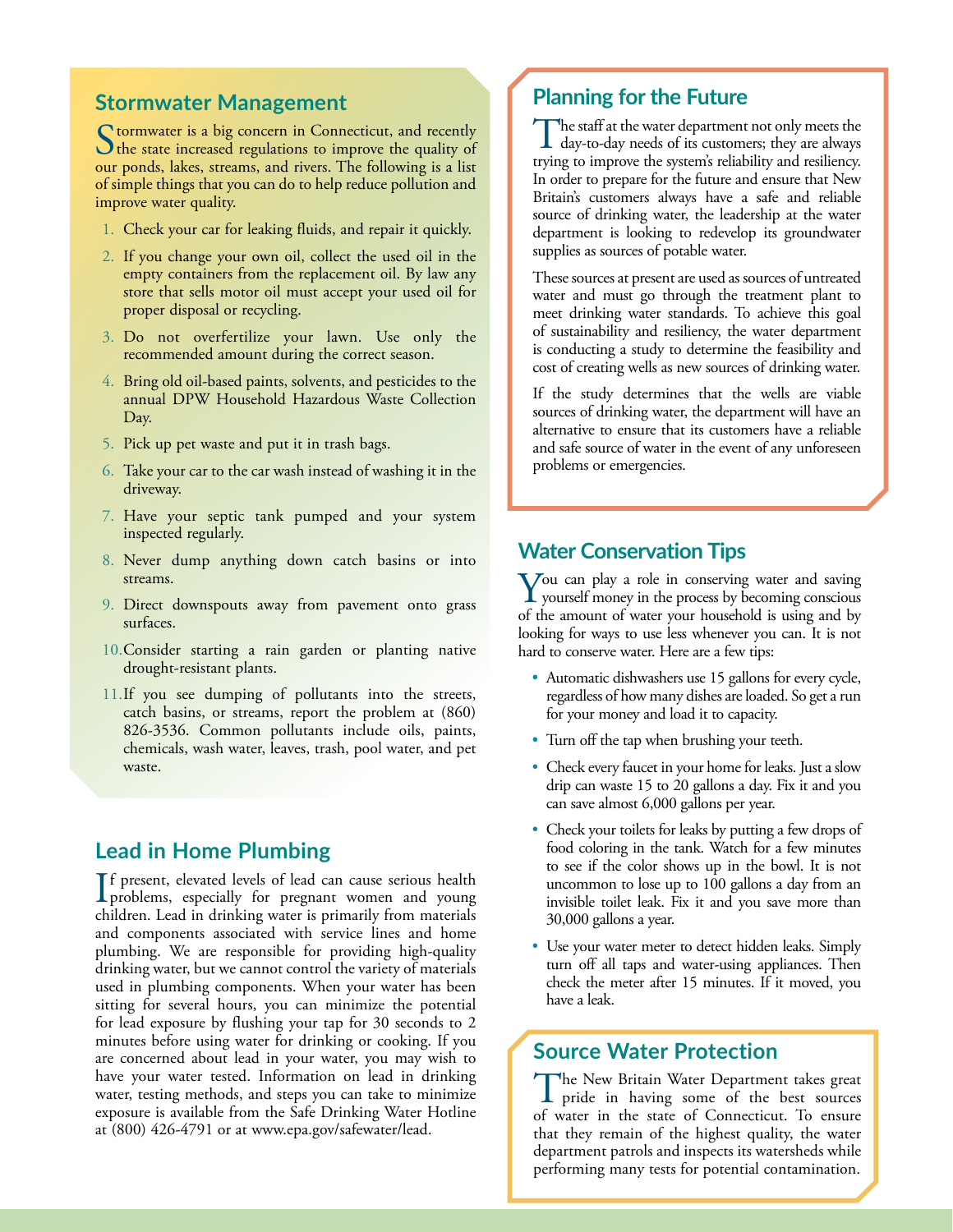### **Source Water Assessment**

An assessment of New Britain's source water was completed by the Department of Public Health, [Drinking Water](http://www.dir.ct.gov/dph/Water/SWAP/Community/CT0890011.PDF) Section. The updated assessment report can be found on the Department of Public Health website at www.dir.ct.gov/ [dph/Water/SWAP/Community/CT0890011.PDF](http://www.dir.ct.gov/dph/Water/SWAP/Community/CT0890011.PDF).

The assessment found that one of our water sources has a high susceptibility to potential sources of contamination because it is located in an urban setting. It is important to understand that this susceptibility rating does not imply poor water quality, only the system's potential to become contaminated within the assessment area. Even though nothing has ever been detected there, the department is required to make this information public.

## **What's a Cross-Connection?**

**Tross-connections that contaminate drinking water** distribution lines are a major concern. A crossconnection is formed at any point where a drinking water line connects to equipment (boilers), systems containing chemicals (air conditioning systems, fire sprinkler systems, irrigation systems), or water sources of questionable quality. Cross-connection contamination can occur when the pressure in the equipment or system is greater than the pressure inside the drinking water line (back pressure). Contamination can also occur when the pressure in the drinking water line drops due to fairly routine occurrences (main breaks, heavy water demand), causing contaminants to be sucked out from the equipment and into the drinking water line (back siphonage).

Outside water taps and garden hoses tend to be the most common sources of cross-connection contamination at home. The garden hose creates a hazard when submerged in a swimming pool or when attached to a chemical sprayer for weed killing. Garden hoses that are left lying on the ground may be contaminated by fertilizers, cesspools, or garden chemicals. Improperly installed valves in your toilet could also be a source of cross-connection contamination.

Community water supplies are continuously jeopardized by cross-connections unless appropriate valves, known as backflow prevention devices, are installed and maintained. We have surveyed industrial, commercial, and institutional facilities in the service area to make sure that potential crossconnections are identified and eliminated or protected by a backflow preventer. We also inspect and test backflow preventers to make sure that they provide maximum protection.

For more information on backflow prevention, contact the Safe Drinking Water Hotline at (800) 426-4791.

# **FOG (fats, oils, and grease)**

You may not be aware of it, but every time you pour<br>fat, oil, or grease (FOG) down your sink (e.g., bacon grease), you are contributing to a costly problem in the sewer collection system. FOG coats the inner walls of the plumbing in your house as well as the walls of underground piping throughout the community. Over time, these greasy materials build up and form blockages in pipes, which can lead to wastewater backing up into parks, yards, streets, and storm drains. These backups allow FOG to contaminate local waters, including drinking water. Exposure to untreated wastewater is a public health hazard. FOG discharged into septic systems and drain fields can also cause malfunctions, resulting in more frequent tank pump-outs and other expenses.

Communities spend billions of dollars every year to unplug or replace grease-blocked pipes, repair pump stations, and clean up costly and illegal wastewater spills. Here are some tips that you and your family can follow to help maintain a well-run system now and in the future:

#### **NEVER:**

- Pour fats, oil, or grease down the house or storm drains.
- Dispose of food scraps by flushing them.
- Use the toilet as a wastebasket.

#### **ALWAYS:**

- Scrape and collect fat, oil, and grease into a waste container, such as an empty coffee can, and dispose of it with your garbage.
- Place food scraps in waste containers or garbage bags for disposal with solid wastes.
- Place a wastebasket in each bathroom for solid wastes like disposable diapers, creams and lotions, and personal hygiene products, including nonbiodegradable wipes.



# **Water Treatment Process**

Our treatment process consists of a series of steps. First, raw water is drawn from our sources and disinfected with ozone,<br>which is used to protect against *Cryptosporidium*. Ozone has the added benefit of oxidizing metal odor compounds from water. The second step in the process is clarification, in which a coagulant is slowly mixed into the water and allowed to settle, removing most of the impurities. After settling, the water is filtered through granular activated carbon and fine sand to remove smaller suspended particles and organic compounds. The water is further disinfected and adjusted to control corrosion of plumbing fixtures. Fluoride is added to promote dental health. The water is then sent to a large tank to allow the required chemical reactions to take place prior to being sent out to you, our customers.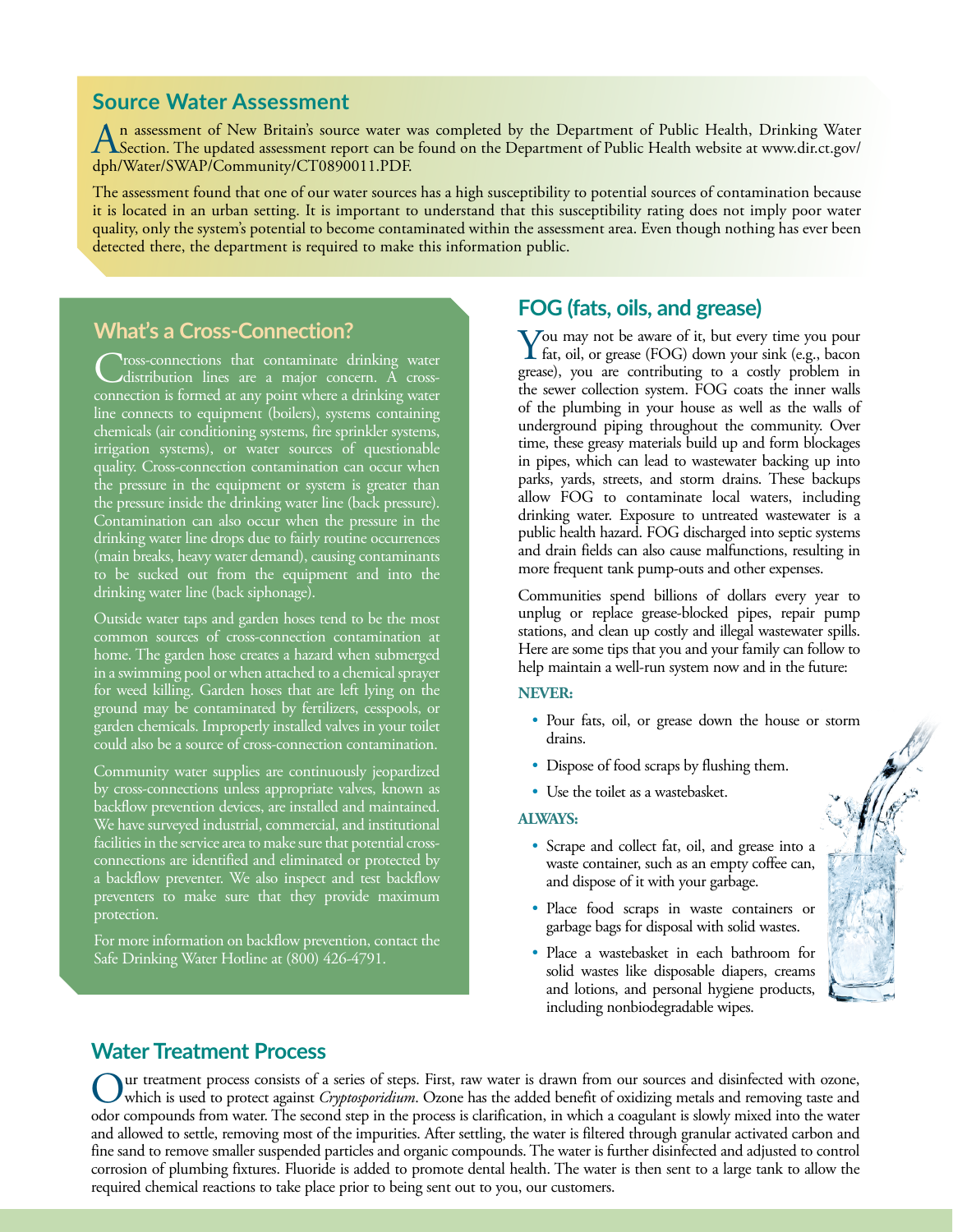# **Test Results**

Our water is monitored for many different kinds of substances on a very strict sampling schedule, and the water we deliver must meet<br>Specific health standards. Here, we only show those substances that were detected in our is available upon request). Remember that detecting a substance does not mean the water is unsafe to drink; our goal is to keep all detects below their respective maximum allowed levels.

The state recommends monitoring for certain substances less than once per year because the concentrations of these substances do not change frequently. In these cases, the most recent sample data are included, along with the year in which the sample was taken.

We participated in the fourth stage of the U.S. EPA's Unregulated Contaminant Monitoring Rule (UCMR4) program by performing additional tests on our drinking water. UCMR4 sampling benefits the environment and public health by providing the U.S. EPA with data on the occurrence of contaminants suspected to be in drinking water in order to determine if U.S. EPA needs to introduce new regulatory standards to improve drinking water quality. Unregulated contaminant monitoring data are available to the public, so please feel free to contact us if you are interested in obtaining that information. If you would like more information on the U.S. EPA's Unregulated Contaminants Monitoring Rule, please call the Safe Drinking Water Hotline at (800) 426-4791.

| <b>REGULATED SUBSTANCES</b>                                                                                           |  |     |                               |                                                                                                          |                        |  |                                  |                                                                        |                  |                                                                                                                                    |  |  |
|-----------------------------------------------------------------------------------------------------------------------|--|-----|-------------------------------|----------------------------------------------------------------------------------------------------------|------------------------|--|----------------------------------|------------------------------------------------------------------------|------------------|------------------------------------------------------------------------------------------------------------------------------------|--|--|
| <b>SUBSTANCE</b><br>(UNIT OF MEASURE)                                                                                 |  |     | <b>YEAR</b><br><b>SAMPLED</b> | <b>MCL</b><br>[MRDL]                                                                                     | <b>MCLG</b><br>[MRDLG] |  | <b>AMOUNT</b><br><b>DETECTED</b> | <b>RANGE</b><br>LOW-HIGH                                               | <b>VIOLATION</b> | <b>TYPICAL SOURCE</b>                                                                                                              |  |  |
| <b>Barium</b> (ppm)                                                                                                   |  |     | 2018                          | $\overline{2}$                                                                                           | $\overline{2}$         |  | 0.23                             | $0.23 - 0.23$                                                          | N <sub>o</sub>   | Discharge of drilling wastes; Discharge<br>from metal refineries; Erosion of natural<br>deposits                                   |  |  |
| <b>Chlorine</b> (ppm)                                                                                                 |  |     | 2018                          | $[4]$                                                                                                    | $[4]$                  |  | 1.09                             | $0.6 - 1.09$                                                           | No               | Water additive used to control microbes                                                                                            |  |  |
| <b>Fluoride</b> (ppm)                                                                                                 |  |     | 2018                          | $\overline{4}$                                                                                           | $\overline{4}$         |  | 0.85                             | $0.48 - 0.85$                                                          | No               | Erosion of natural deposits; Water<br>additive which promotes strong teeth;<br>Discharge from fertilizer and aluminum<br>factories |  |  |
| Haloacetic Acids [HAA] (ppb)                                                                                          |  |     | 2018                          | 60                                                                                                       | NA                     |  | 17.8                             | $4.6 - 17.8$                                                           | No               | By-product of drinking water disinfection                                                                                          |  |  |
| Nitrate (ppm)                                                                                                         |  |     | 2018                          | 10                                                                                                       | 10                     |  | 0.088                            | 0.088-0.088                                                            | No               | Runoff from fertilizer use; Leaching from<br>septic tanks, sewage; Erosion of natural<br>deposits                                  |  |  |
| <b>TTHMs</b> [Total<br>Trihalomethanes] (ppb)                                                                         |  |     | 2018                          | 80                                                                                                       | NA                     |  | 76.8                             | $23.1 - 76.8$                                                          | N <sub>o</sub>   | By-product of drinking water disinfection                                                                                          |  |  |
| Total Organic Carbon <sup>1</sup> (ppm)                                                                               |  |     | 2018                          | <b>TT</b>                                                                                                | NA                     |  | 2.18                             | $1.48 - 2.18$                                                          | N <sub>o</sub>   | Naturally present in the environment                                                                                               |  |  |
| Turbidity <sup>2</sup> (NTU)                                                                                          |  |     | 2018                          | <b>TT</b>                                                                                                | <b>NA</b>              |  | 0.13                             | $0.02 - 0.13$                                                          | No               | Soil runoff                                                                                                                        |  |  |
| <b>Turbidity</b> (Lowest monthly<br>percent of samples meeting<br>limit)                                              |  |     | 2018                          | $TT = 95\%$ of<br>samples meet<br>the limit                                                              | NA                     |  | 100                              | NA                                                                     | N <sub>o</sub>   | Soil runoff                                                                                                                        |  |  |
| Tap water samples were collected for lead and copper analyses from sample sites throughout the community <sup>3</sup> |  |     |                               |                                                                                                          |                        |  |                                  |                                                                        |                  |                                                                                                                                    |  |  |
| <b>SUBSTANCE</b><br>(UNIT OF<br><b>YEAR</b><br><b>SAMPLED</b><br><b>AL</b><br><b>MEASURE)</b>                         |  |     | <b>MCLG</b>                   | <b>SITES ABOVE</b><br><b>AMOUNT</b><br><b>DETECTED</b><br><b>AL/TOTAL</b><br><b>SITES</b><br>(90TH %ILE) |                        |  | <b>VIOLATION</b>                 | <b>TYPICAL SOURCE</b>                                                  |                  |                                                                                                                                    |  |  |
| 2017<br><b>Copper</b> (ppm)                                                                                           |  | 1.3 | 1.3                           | 0.01                                                                                                     | 0/34                   |  | N <sub>o</sub>                   |                                                                        |                  | Corrosion of household plumbing systems; Erosion of natural deposits                                                               |  |  |
| Lead $(ppb)$<br>2017                                                                                                  |  | 15  | $\mathbf{0}$                  | 6                                                                                                        | 1/34                   |  | No                               | Lead service lines; Corrosion of household plumbing systems, including |                  |                                                                                                                                    |  |  |

fittings and fixtures; Erosion of natural deposits